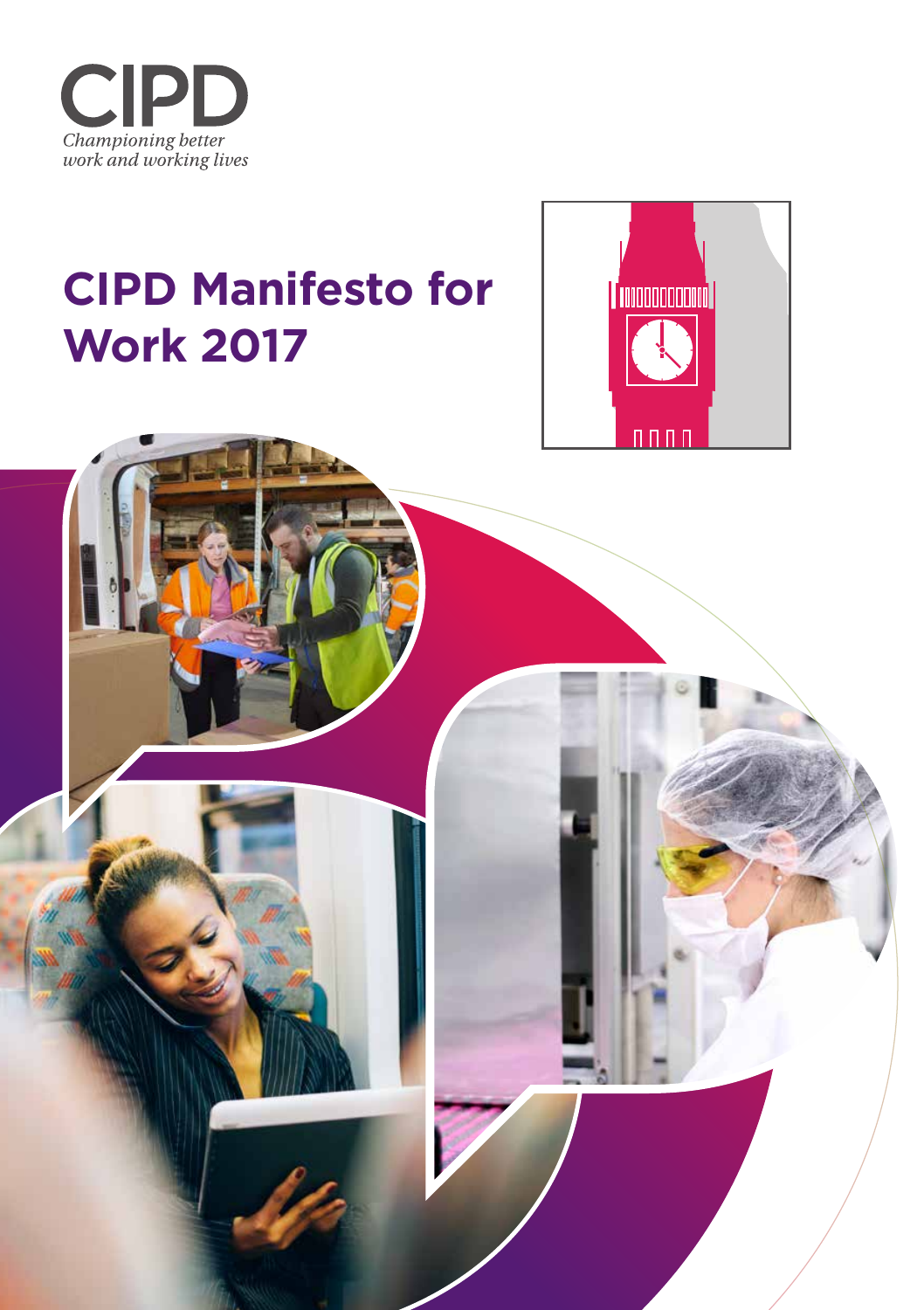### **Foreword**

We live in the most uncertain and fast-changing political, economic and social context anyone can remember. Many of the challenges facing the next government in the UK go far beyond the central focus of Brexit negotiations and can be traced back to the failure of the UK economy, despite its many success stories, to truly deliver value across all sectors of society.

We face the challenges of improving productivity and international competitiveness, of investing in and building the skills we need now and for the future, of driving more innovation, and encouraging more agile and responsive businesses that look to the long term and not just maximising the short term.

We need to make much more progress on creating inclusive workplaces and providing opportunities for progression, in a fairer distribution of reward, and in creating working environments that engage our people and support rather than undermine their well-being. And we need to rebuild trust in our leaders, in big business and in our establishment institutions.

At the CIPD, our purpose is to champion better work and working lives – for the benefit of individuals, organisations, economies and society as a whole. We believe work can and should be a force for good that helps society to flourish and prosper. As the professional body for experts in people and work, we have an important role to play in helping our members address these challenges at an organisational level, but we're calling on the next government to play its part too.

Government plays a critical role in setting the policy and legal frameworks to manage and regulate many different dimensions of work, the workforce and the workplace, efficiently and fairly. But not everything can or should be regulated or sought to be controlled through rules. Government must also play a major role in influencing mindsets and behaviours based on key principles of ethical and sustainable business and employment practice, and in convening and encouraging dialogue, consultation and debate on how we can all influence the future.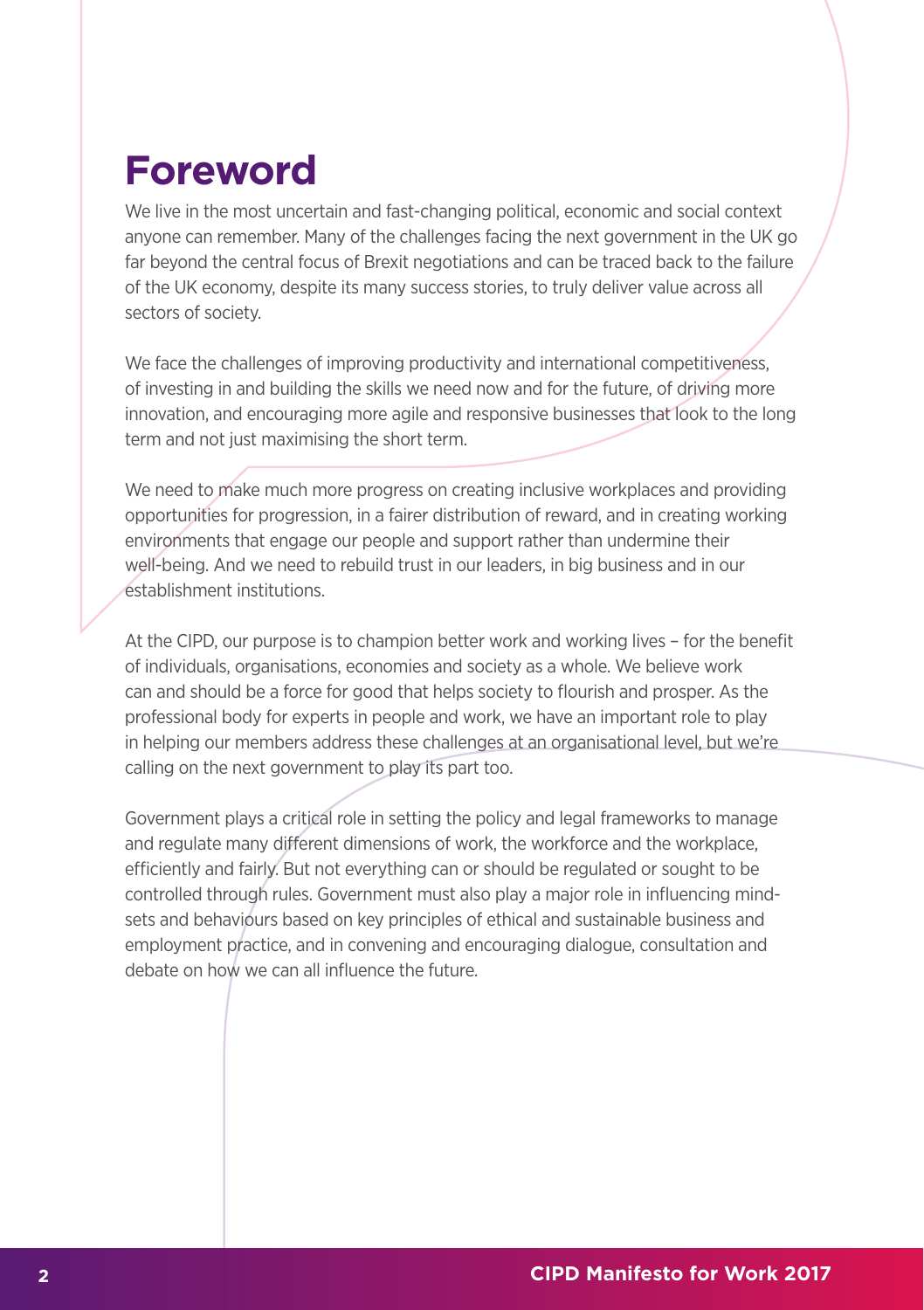We need the next government to play an active role in promoting and supporting the development of 'good work' across the economy – for example, by supporting the development and dissemination of advice and guidance for employers on the HR and people management practices that underpin good work, and responsible and ethical employment practices regardless of where or how people work. Our 140,000 members are responsible for recruiting, managing and developing a large proportion of the UK workforce and working in partnership with the next government can champion better work and working lives.

Following the UK's vote to leave the European Union, the next two years will be characterised by much uncertainty for our work and home lives. And since work is fundamental to so much of our lives, whether we work in paid employment ourselves or not, we believe that a key focus of this general election and for the next government should be on addressing workplace issues through a much more human lens than ever before. Brexit poses many challenges, not least relating to skills and immigration, but it also creates opportunities. Capitalising on the creativity and potential of our people, or 'human capital', can position the UK as the global leader in high-value, high-skills economies, and as a great place to work and do business.



olpe foster

**Peter Cheese Chief Executive, CIPD**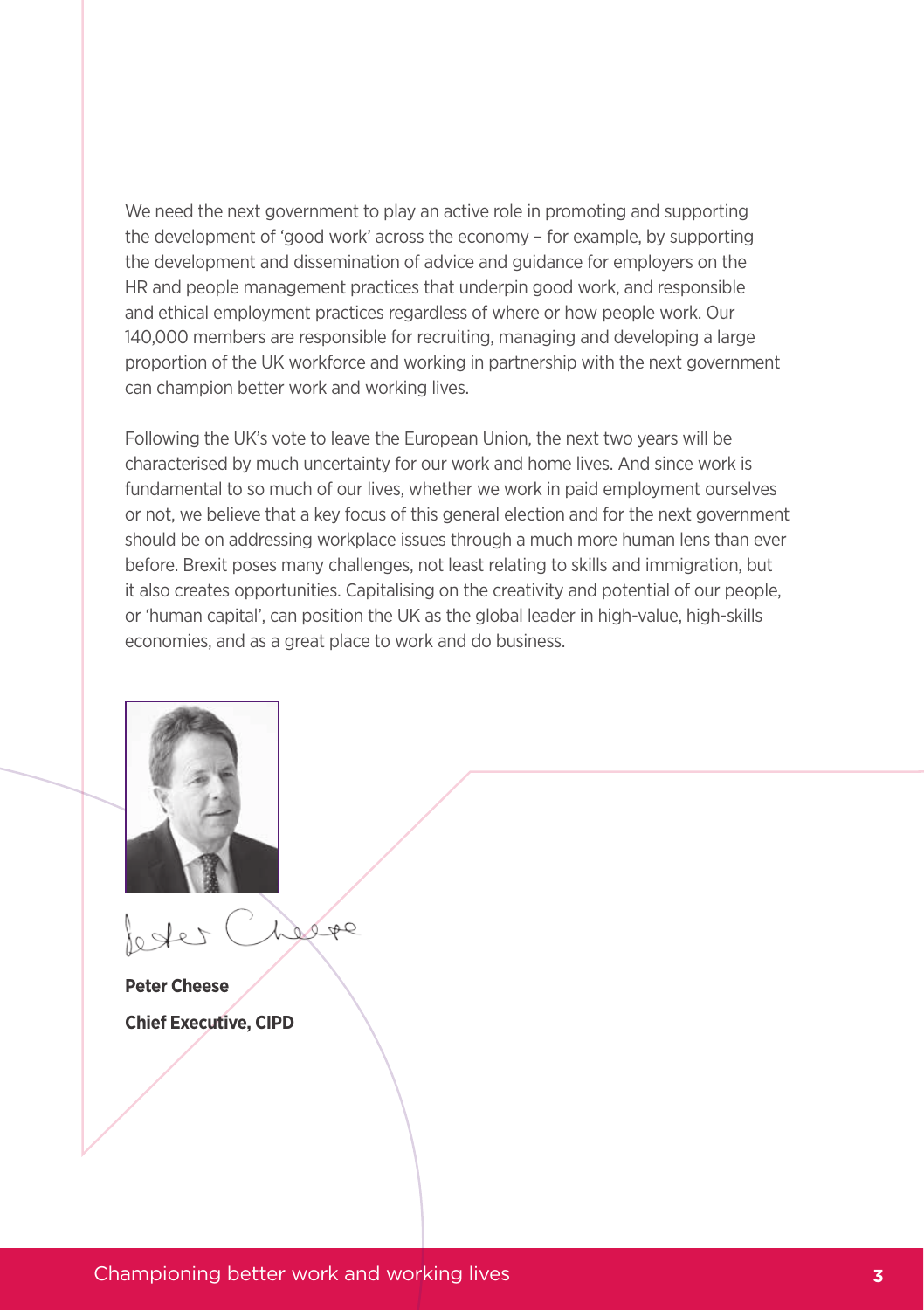### **Executive summary**

The UK faces a time of huge transition and transformation. We believe we must work towards putting people much more at the heart of business thinking and practice. It is people who drive creativity and innovation, productivity, customer service and all the elements of successful and sustainable enterprise of any kind. We need to invest in them, engage them, and lead from the principles that good work is purposeful, good work is safe, inclusive and good for our well-being, and that good work exists for the long-term benefit of individuals, organisations and society. That work can, and should, be a force for good, for all.

#### **In this wider context, we are therefore calling for the next government to:**

**Overhaul the UK's system of corporate governance** by setting out the key principles of responsibly and ethically run organisations in an updated UK Corporate Governance Code, and encouraging more transparency over how organisations live up to these principles and how they invest in and develop their workforces for the long term. The limited remit of remuneration committees should be extended to create wider human capital sub-committees overseeing how organisations develop their people, build positive cultures, reward fairly and provide meaningful employee voice.

**Help create a more accessible labour market and more inclusive workplaces** by supporting employer efforts to increase the range and uptake of flexible working practices available to people, and by encouraging more organisations to measure and publish more data on the make-up of their workforce as a means to stimulate action to improve access to work and progression among disadvantaged groups.

**Support investment in skills, lifelong learning and improvements in employee wellbeing and engagement** by reforming the apprenticeship levy as a broader training levy, and encouraging the development of much greater support for and focus on lifelong learning. We would also strongly encourage a much greater focus on increasing the quality of people management capability and identifying the demands for future skills across the economy in a forward-thinking industrial strategy to help redress the growing mismatches in skills, improve job quality and boost productivity.

**Ensure the development of modern working practices doesn't undermine individuals' employment rights or security** by protecting and raising awareness of existing employment rights, clarifying employment status between employees, workers and the self-employed, alongside a review of associated taxation and benefits regimes, and taking action against employers that fail to meet their obligations under employment law.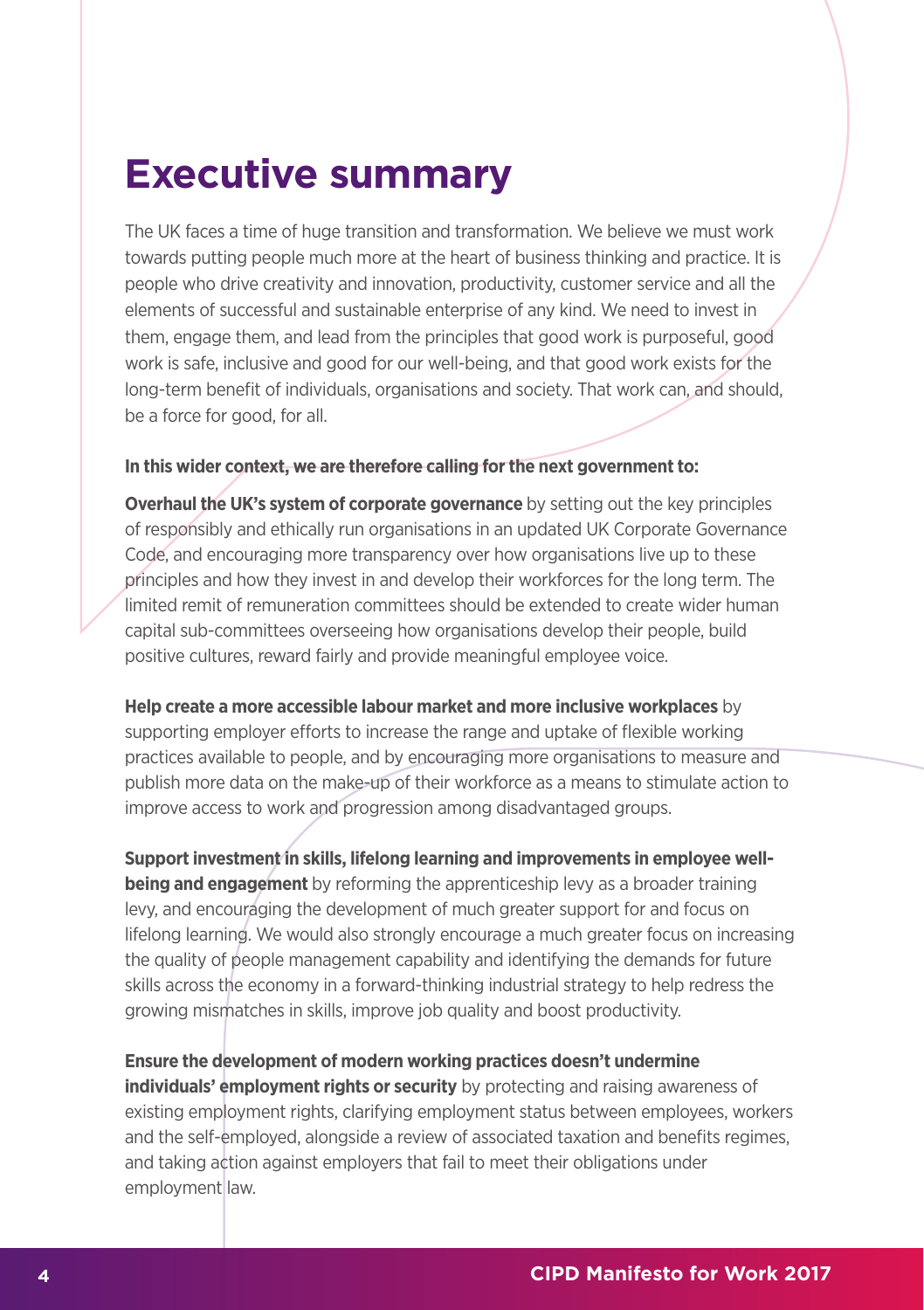

## **Governance, risk and reward**

**We call on the next government to:**

**Set out the key principles that underpin good work and responsible business practice and, working in partnership with employers and other key stakeholders, advocate and champion efforts to raise levels of trust, fairness and transparency in organisations and workplaces.** 

**Our recommendations:**

- **Reform the UK's Corporate Governance Code**, setting out the key principles underpinning sustainable and ethically run organisations.
- **Require publicly listed companies to establish a board-level human capital development sub-committee** to consider the organisation's overall investment in its workforce, alignment to strategy and long-term value-creation.
- **Set voluntary human capital reporting standards** to encourage more publicly listed companies to provide better information on how they invest in, lead and manage their workforce for the long term.
- **Require publicly listed companies to publish the ratio between the pay of their CEO and median pay** in their organisation to further boost transparency.
- **Restore the full independence of the Low Pay Commission** so future rises in the National Living Wage are based on the judgements of the social partners and not politicians; widen the LPC's remit to look at underlying causes and solutions to low pay as part of a modernised industrial policy which seeks to raise productivity in all sectors of the economy.
- **Improve communication and marketing about the new state pension** so there is more awareness among employees of what they are entitled to get and when.
- **Invest in employee financial awareness campaigns** and work with employers in promoting them to workers; embed financial education in school, college and workplace qualifications.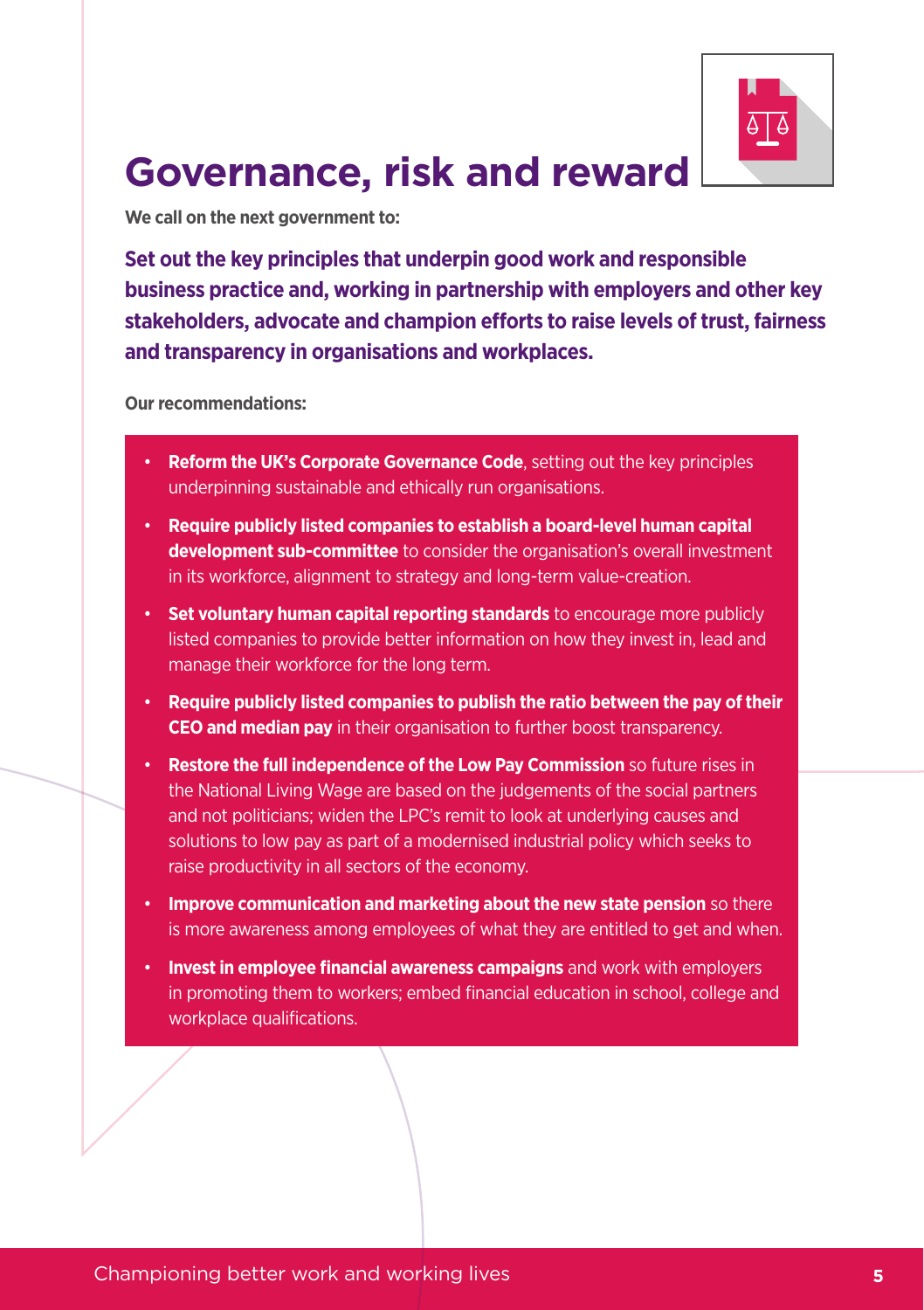Public trust in business has continued to fall over the last year, in the wake of further high-profile corporate scandals, spiralling executive pay and the growing gap in wealth between the richest and poorest in society. The core strand that connects these issues is that too many organisations are run with a singular focus on their financial stakeholders, which undervalues the human capital – the people, their skills and knowledge – that delivers business success. Consequently, many businesses need to fundamentally rethink how they create value for the long term, fairly recognising all of the stakeholders and contributors they are responsible to, from their workforces to their suppliers and customers, and even to the communities they are part of and the environments they impact.

#### **Increasing transparency and fairness**

However, too few organisations have the necessary human capital data to enable them to understand the value that their investment in people brings to the business; nor are they able to identify potential problems around culture, lack of diversity, skills development or employee engagement and well-being which could undermine effective governance or productivity. In addition, not enough organisations publicly report on this type of information externally to provide greater transparency for all external stakeholders, including investors as well as regulators.

#### **Tackling executive pay excesses**

The CIPD is also calling for publicly listed companies to be required to be more open about their reward strategies and to publish the ratio between the pay of their CEO and median pay in their organisation to further boost transparency and help ensure there is closer alignment between top pay and rewards across the wider workforce relative to individuals' efforts and contributions. A feeling that pay at the top is out of control lies behind much of the public's loss of confidence in business. Employees are demotivated by excessive executiye pay too, as CIPD research<sup>1</sup> has revealed almost six in ten say it directly demotivates them at work.

### **Reforming the role of the Low Pay Commission**

As well as addressing the issue of pay at the top, there remain significant challenges with pay at the bottom. The rise of the National Living Wage (NLW) has ensured that those at the bottom of the labour market have seen their real wages protected. although at the cost of reduced differentials for some earning just above the NLW. However, the politicisation of the NLW in recent years and during this election is a cause for concern, with political parties competing over the future level of the NLW with little

<sup>1</sup> CIPD. (2015) The view from below: What employees really think about their CEO's pay packet. London: Chartered Institute of Personnel and Development. Available at: https://www.cipd.co.uk/knowledge/strategy/reward/ceo-pay-report [Accessed 8 May 2017].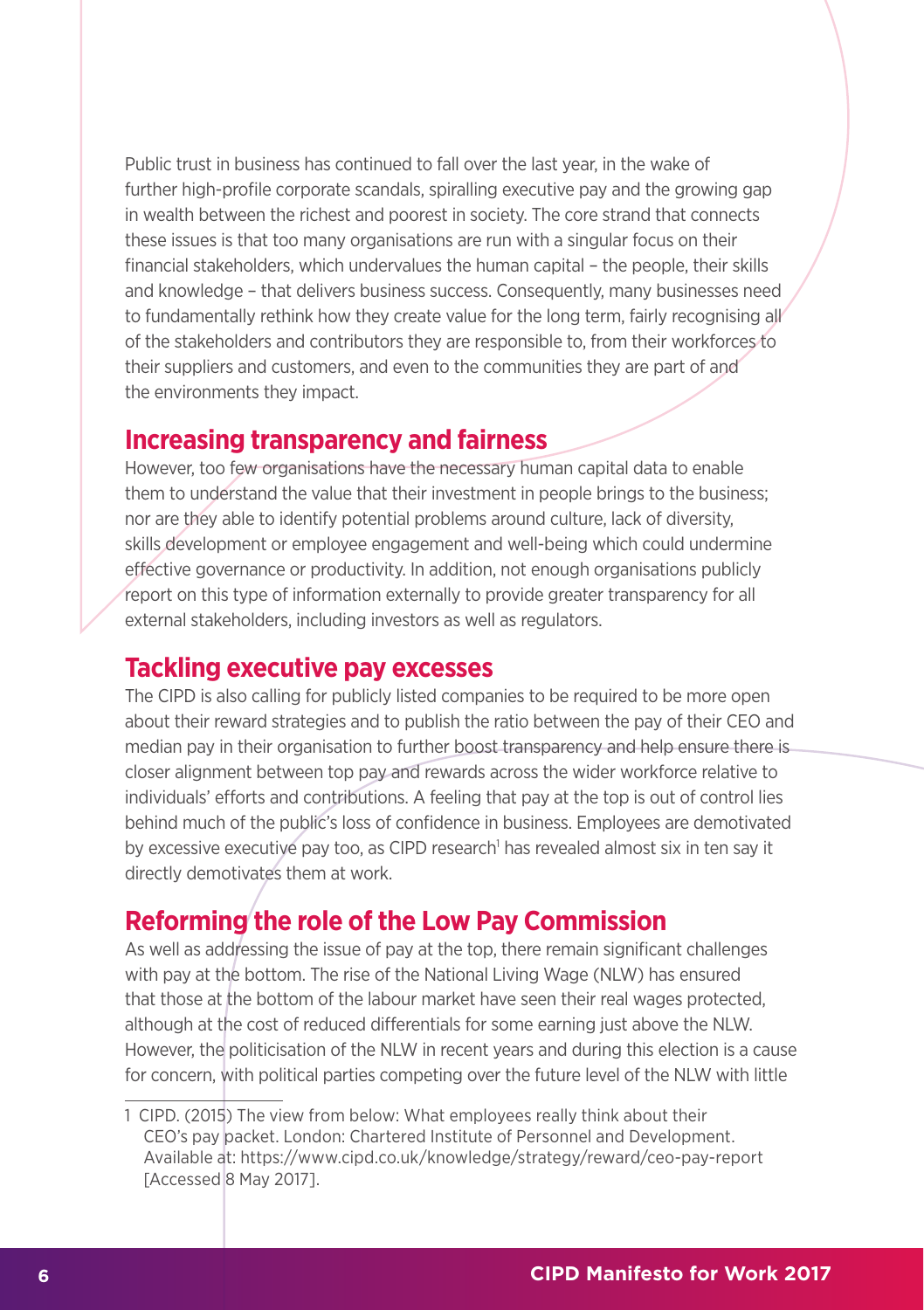regard for the impact on jobs, differentials or competitiveness. Moreover, trying to address low pay just through setting ever higher minimum wages does not deal with the root cause of the problem, which is low productivity across the low-pay sectors. Consequently, the independence of the Low Pay Commission should be re-established and it should be given a wider remit to look at the underlying causes and solutions to low pay as part of a modernised industrial policy which seeks to raise productivity in all sectors of the economy.

### **Supporting employee financial well-being**

Another issue that needs to be recognised is the negative trend in well-being, stress at work, and financial security, all of which have a detrimental impact on the UK economy as well as society more broadly, with CIPD research<sup>2</sup> finding one in four employees say that stress caused by financial worries has a negative effect on their performance at work. Government can play a role in supporting financial well-being in particular by investing in financial awareness campaigns, for example, by embedding financial education through workplace qualifications and the national curriculum – while also ensuring that communications around the new state pension are ramped up so that employees know what they are entitled to and when.

<sup>2</sup> CIPD. (2017) Employee financial well-being: why it's important. London: Chartered Institute of Personnel and Development. Available at: https://www.cipd.co.uk/ knowledge/culture/well-being/employee-financial-well-being [Accessed 8 May 2017].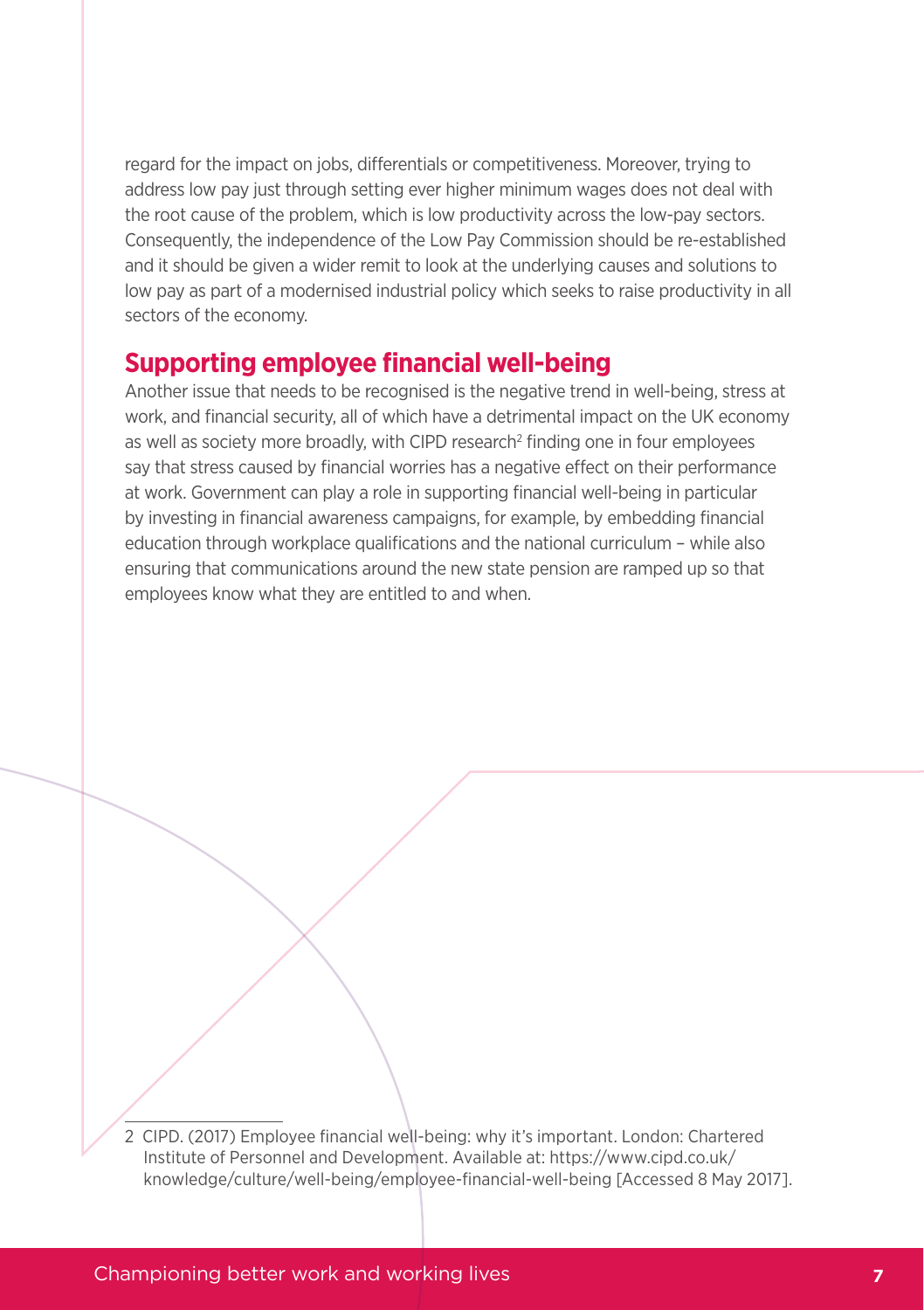

### **Inclusion**

**We call on the next government to:**

**Lead and support efforts to create more flexible and inclusive workplaces, to help individuals who are disadvantaged in the labour market, for whatever reason, to access and progress in work.**

**Our recommendations:**

- **Help increase the uptake and range of flexible working opportunities** across the economy by supporting innovative campaigns by professional and sector bodies and social enterprises.
- **Set a new voluntary target for 20% of FTSE 350 board-level executive directors to be women by 2020** as a stepping stone towards achieving equal gender representation on boards by 2030.
- **Launch an 'Age Confident' campaign** and a wider, national rollout of a 'mid-life' career review.
- **Build on and broaden the Disability Confident campaign** to support greater inclusion around disability, with a focus on SMEs, and support the **creation of a one-stop-shop resource hub** to help employers navigate and access existing information, advice and guidance.
- **Support Baroness McGregor-Smith's recommendation for organisations to regularly publish workforce data broken down by race and pay band**, with the aim of spurring on employer action to address racial inequalities at work.
- **Develop a national strategy on childcare**, aimed at delivering improved access to good-quality, affordable childcare in ten years' time. In particular, this must encompass a way of closing the current gap in the availability of free childcare for children aged 0-2.

Significant numbers of people in underrepresented groups in the labour market continue to struggle to access and progress in work. In addition to the cost to individuals of facing prejudice or bias as a result of missing out on job opportunities, factors such as an ageing workforce and expected restrictions on employers' ability to recruit talent across the EU mean that creating more-inclusive workplaces is becoming even more important.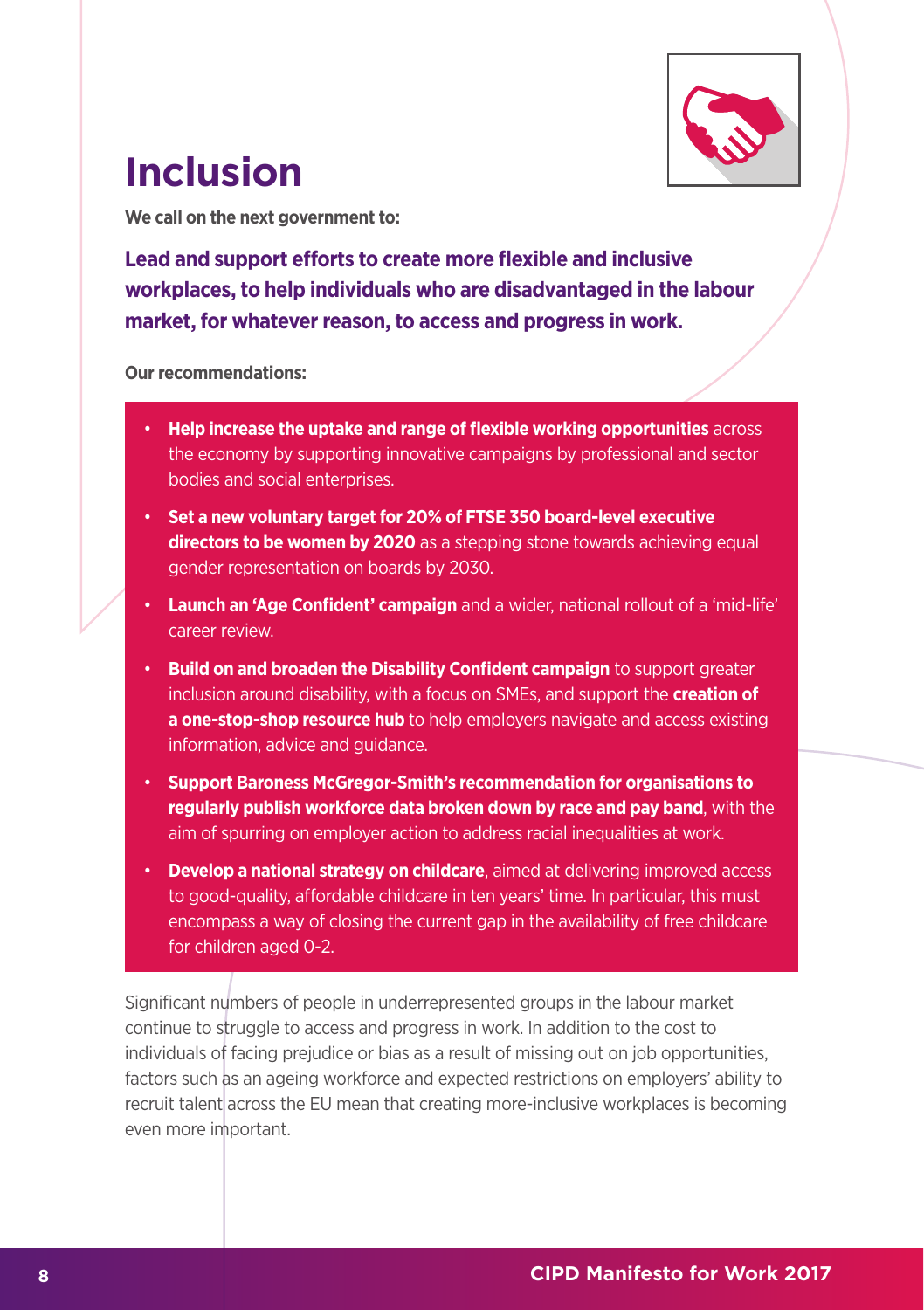An inclusive employer approach to both recruitment and progression is essential to attract a diverse range of individuals and then enable people to achieve their potential at work, whatever their background, identity or circumstances.

Recent developments such as the Gender Pay Gap Reporting Regulations, the extension of voluntary targets to improve the gender balance in FTSE leadership and the doubling of free childcare for 3–4-year-olds are positive steps in the right direction. However, much more still needs to be done to help disadvantaged groups to access the labour market and remove barriers to progression within work.

### **Enhancing support for carers**

More support for those with childcare and eldercare responsibilities is essential. There is a significant gap in childcare provision between the end of maternity or shared parental leave and the start of free education or childcare. And with our ageing population, the number of people with eldercare responsibilities will continue to grow. With estimates suggesting that three in five people will end up caring for someone at some point in their lives<sup>3</sup>, employers need to empower and support working carers before they lose out on key talent.

### **Boosting uptake of flexible working**

Although barriers to entry and progression will differ between groups and between individuals within those groups, research tells us that flexible working is a critical aspect of workplace inclusion, with the potential to positively impact both access to work and progression across multiple underrepresented groups. The provision of flexible working can help people with a wide range of different circumstances both 'get in' and 'get on' in employment. Over the past 15 years, flexible working provision has increased, but the range of flexible working arrangements offered remains narrow, largely restricted to part-time working and flexi-time, and actual uptake has changed little. Government action is needed to catalyse employer action, particularly in promoting more innovative working approaches which can cater for specific individual circumstances.

### **Improving the evidence base**

Well-informed action on inclusion that gets to the root of issues is only possible if we have better employment and workforce data for underrepresented groups in the labour market. Employers need to be examining this data and drawing out insights about their recruitment and progression practices: for example, if they are fair and inclusive, or if cultural or unconscious biases and attitudes exist that are preventing certain groups from entering the workplace in the first place, or impose 'glass ceilings' that prevent people from achieving their potential while at work. Although government has

<sup>3</sup> George, M. (2001) It could be you – a report on the chances of becoming a carer. London: Carers UK.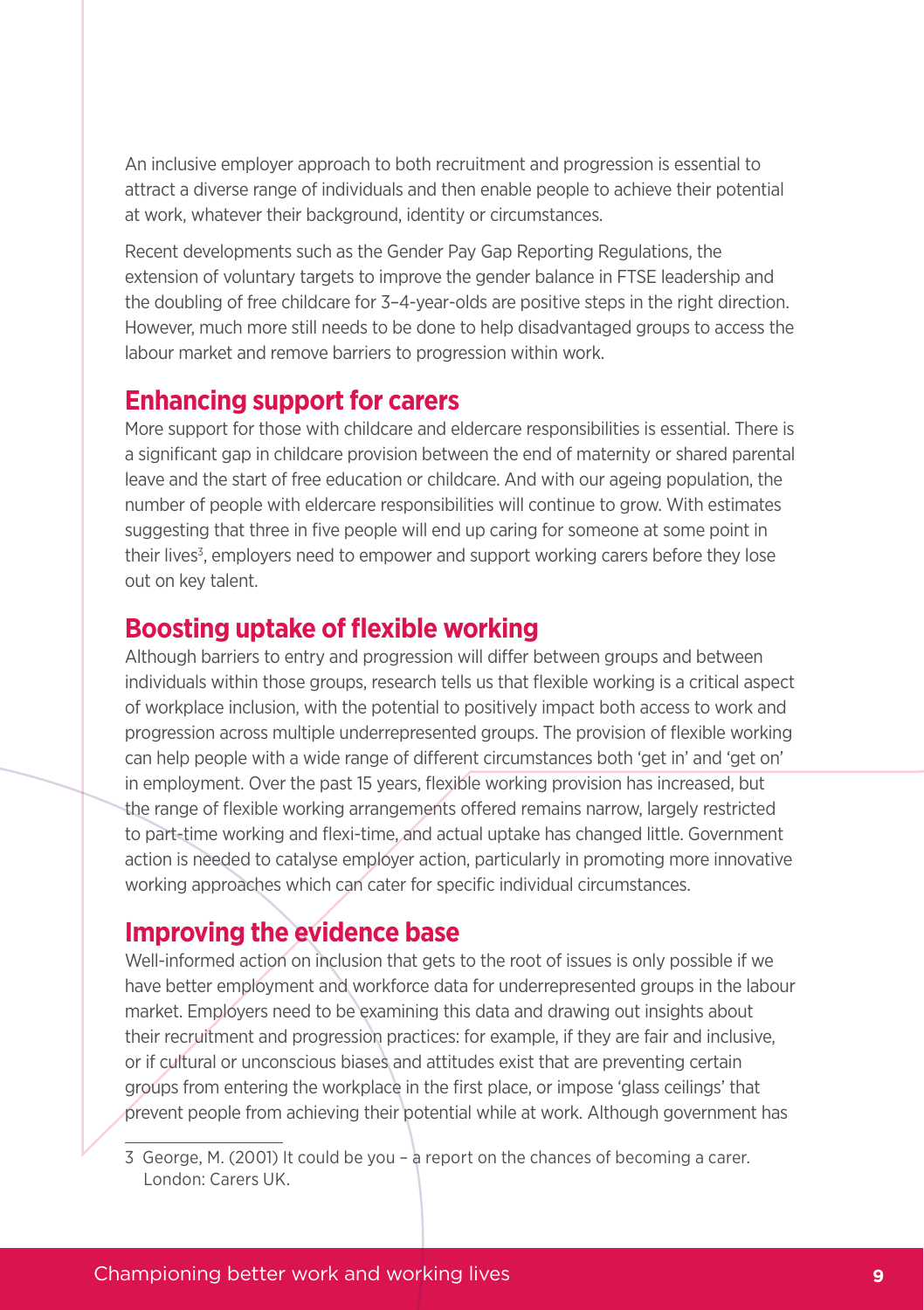recognised the need for better data and reporting, we know the quality of the human capital data collected by organisations is poor and current reporting is inadequate.

### **Building campaigns for action**

Government can help drive employer action by supporting publicity and education campaigns, such as Disability Confident, Fuller Working Lives and a continued focus on tackling the stigma around mental health in employment. These can help challenge the often negative myths and misconceptions that endure about the needs and wants of individuals within certain groups. Working together, government, professional bodies, unions and employers can provide practical guidance and examples of 'what works' to help create more genuinely inclusive workplaces and highlight the benefits that this undoubtedly brings to individuals, businesses, the economy and society.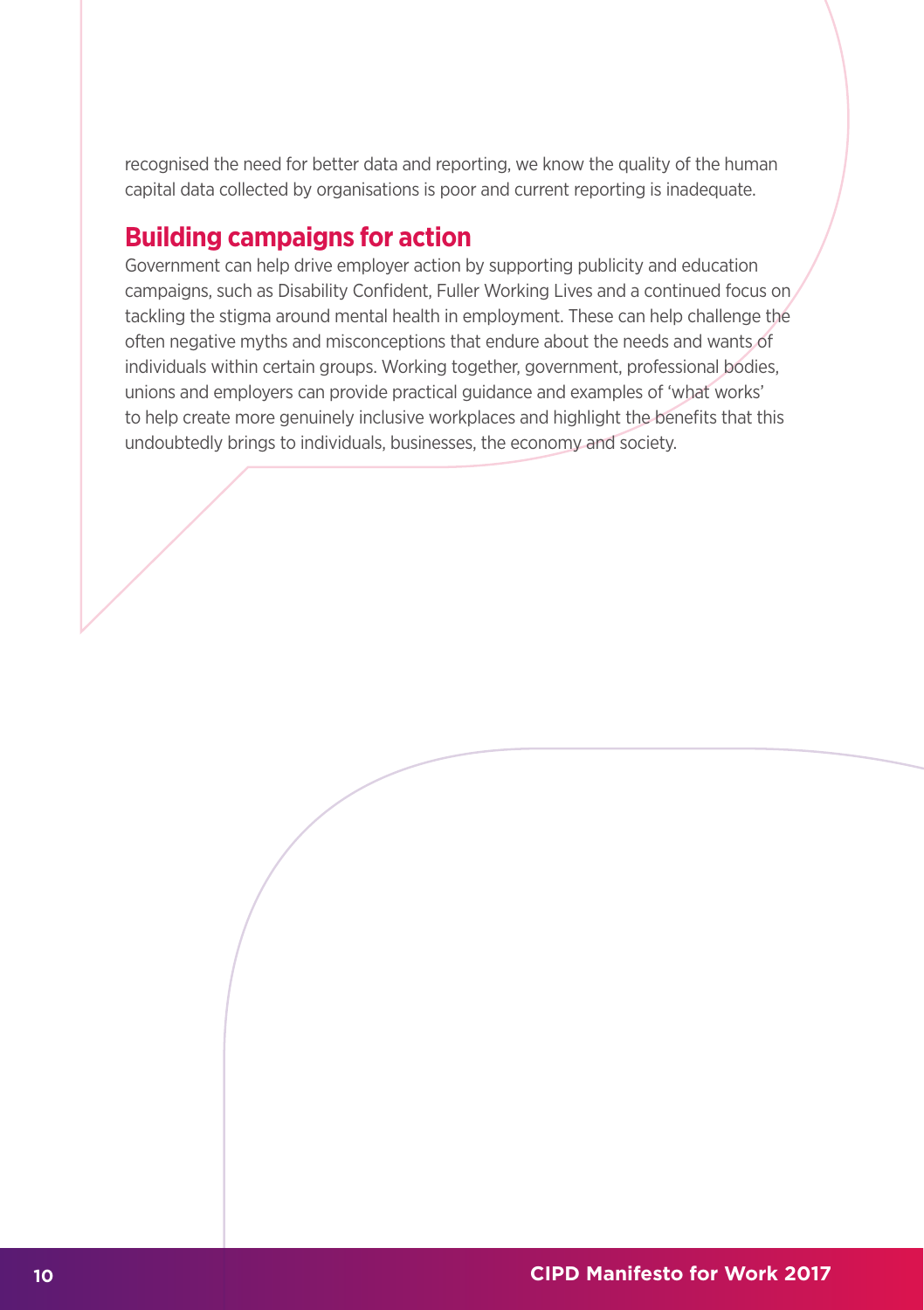

### **Modern working practices**

**We call on the next government to:**

**Protect and enforce existing employment rights and ensure that individuals know the protections they are entitled to and can seek redress where these are abused.**

**Our recommendations:**

- **Commit to protecting existing employment rights** following the UK's departure from the EU.
- **Launch a consultation to consider whether a clearer basis of demarcation is possible between 'employee', 'worker' and 'self-employed'** that maps clearly across employment rights, tax and benefits.
- **Run a high-profile 'know your rights' campaign**, working with organisations such as Acas, Citizens Advice Bureau, trade unions and professional bodies, which would set out information on the different types of employment status and the associated employment rights people are entitled to.
- **Legislate so that workers on zero-hours contracts should have the right to request a minimum number of hours per week** after 12 months of employment.
- **Conduct a full consultation on the impact of employment tribunal fees** to ensure that all workers have access to justice.
- **Amend the Employment Rights Act 1996** to require employers to provide all workers with a written copy of their terms and conditions after two months of employment.
- **Government should increase the resources available to Acas** so it can work proactively with organisations to improve their working practices if they are in danger of falling foul of the law through a lack of resources or ignorance.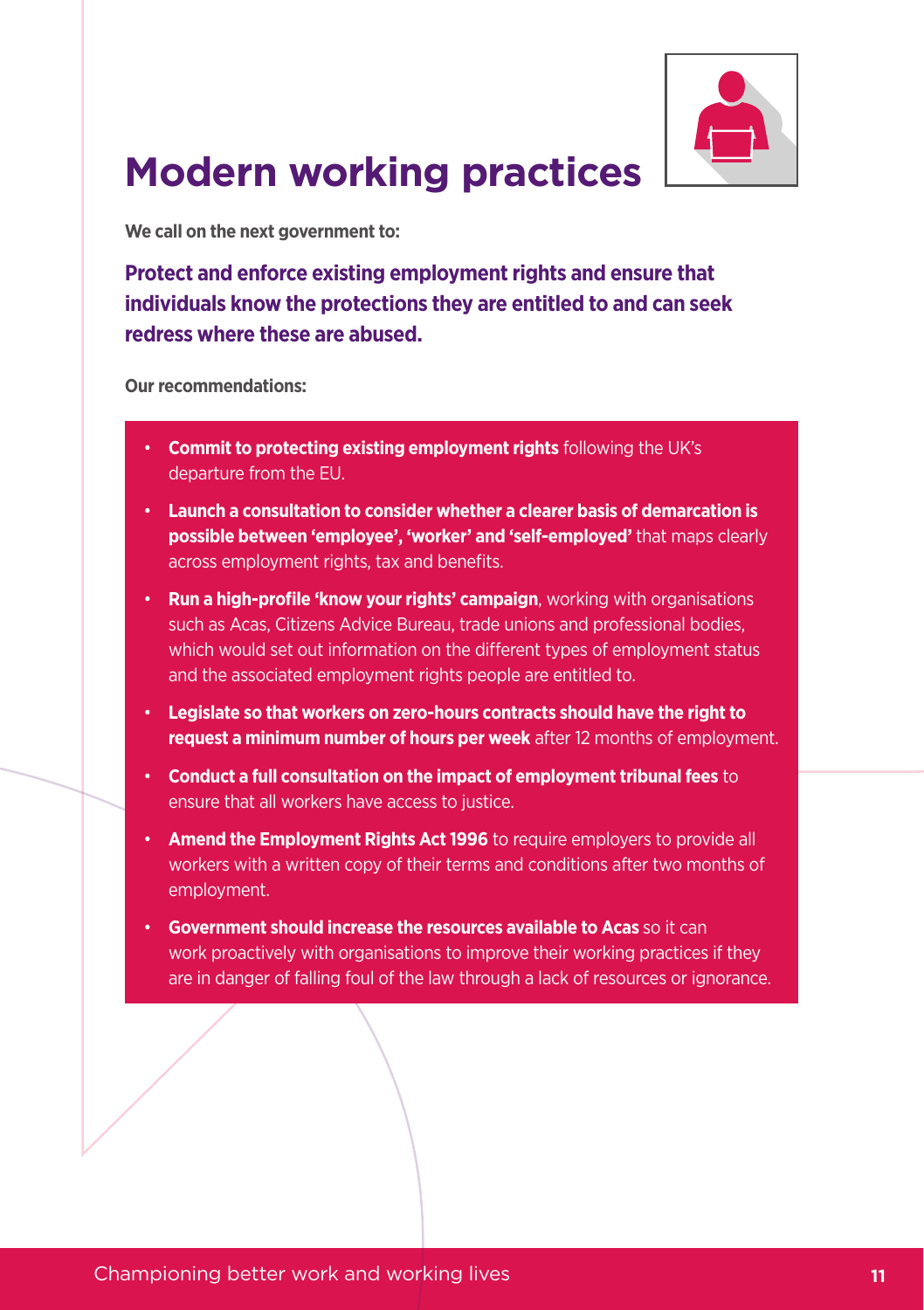The UK has a flexible labour market which works well and generally strikes the right balance between providing flexibility for employers and job opportunities and security for individuals. CIPD research in 2015<sup>4</sup> finds that despite the UK having one of the least regulated labour markets amongst OECD countries in terms of employment protections, UK workers enjoy above-average satisfaction with their job, the hours they work, working conditions and work–life balance. The UK also benefits from high levels of employment and a high proportion of people in permanent work compared with our main international competitors.

However, the political debate about employment regulation can, at times, be unnecessarily polarised. At one extreme, critics argue the system is over-regulated, burdensome for employers to comply with and consequently stifles growth; at the other, opponents claim that there is an increasing trend towards casualisation of jobs, thereby resulting in a lack of income and work security for areas of the UK workforce.

### **Protecting employment rights**

In the CIPD's view, the UK's current employment rights framework and flexible labour market is working well, and it is crucial that existing employment protections are not watered down or used as a bargaining chip during the UK's Brexit negotiations with the EU.

The nature of work is undoubtedly changing for many people – gone are the days when people would expect to have a job for life; nowadays it is seen as normal for people to change their career path. At the same time, many people choose to leave 'traditional' employment entirely, opting instead to earn their income in more atypical and flexible forms of employment, such as in the gig economy, where people trade their time and skills to provide services via the Internet. CIPD research<sup>5</sup> tells us that approximately 1.3 million workers currently work in the gig economy – around 4% of working adults. This, however, hasn't really changed the overall structure of employment in the UK, but rather the nature of self-employment. After all, the share of permanent jobs in the economy has remained fairly stable since 2010 at about 80% of the workforce, roughly the same share as 20 years ago.

<sup>4</sup> CIPD. (2015) Employment regulation and the labour market. London: Chartered Institute of Personnel and Development. Available at: https://www.cipd.co.uk/ knowledge/work/trends/labour-market-regulations [Accessed 8 May 2017].

<sup>5</sup> CIPD. (2017) To gig or not to gig? Stories from the modern economy. London: Chartered Institute of Personnel and Development. Available at: https://www.cipd. co.uk/knowledge/work/trends/gig-economy-report [Accessed 8 May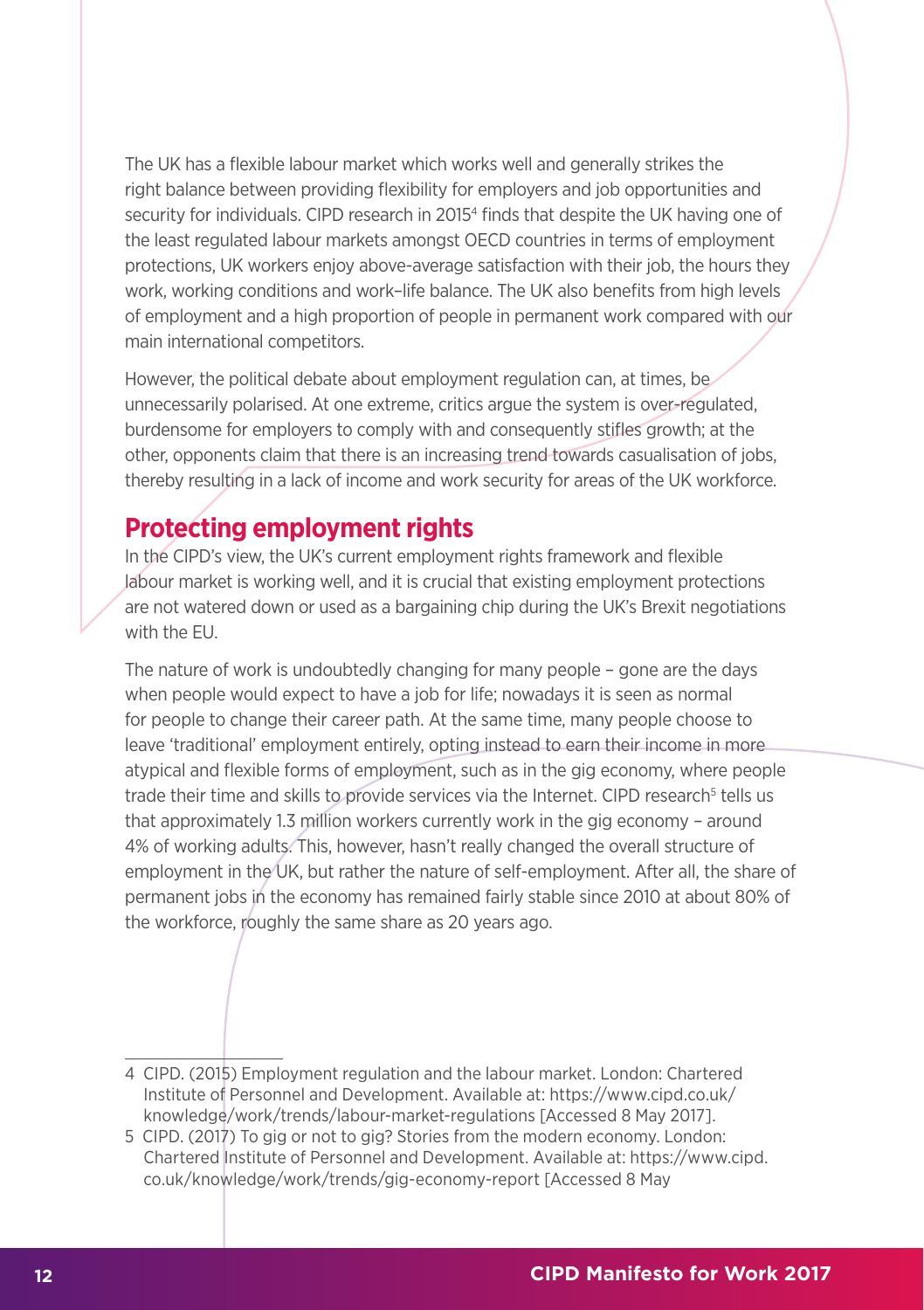### **Clarifying employment status**

It is appropriate, however, that employment regulation in the UK reflects modern working practices, as recent court rulings have identified considerable grey areas in atypical working practices, particularly on whether individuals are employed or selfemployed. For this reason, the CIPD supports government focus on addressing this as well as the independent review into working practices in the modern economy led by Matthew Taylor. One area that certainly needs to be addressed is that of employment status, and whether or not the current definitions of 'employee', 'worker' and 'selfemployed' need to be updated to ensure the right balance of rights, responsibilities and protections is struck.

### **Raising awareness of employment rights**

Another priority for the Government should also be to ensure that UK workers are aware of the rights they have at work and where they can go to seek redress if they feel they aren't receiving the protections they believe they are entitled to. At the same time, government should work with organisations such as the CIPD to develop models of what 'good work' really looks like, ensuring good employment practices are disseminated and implemented in the UK's workplaces.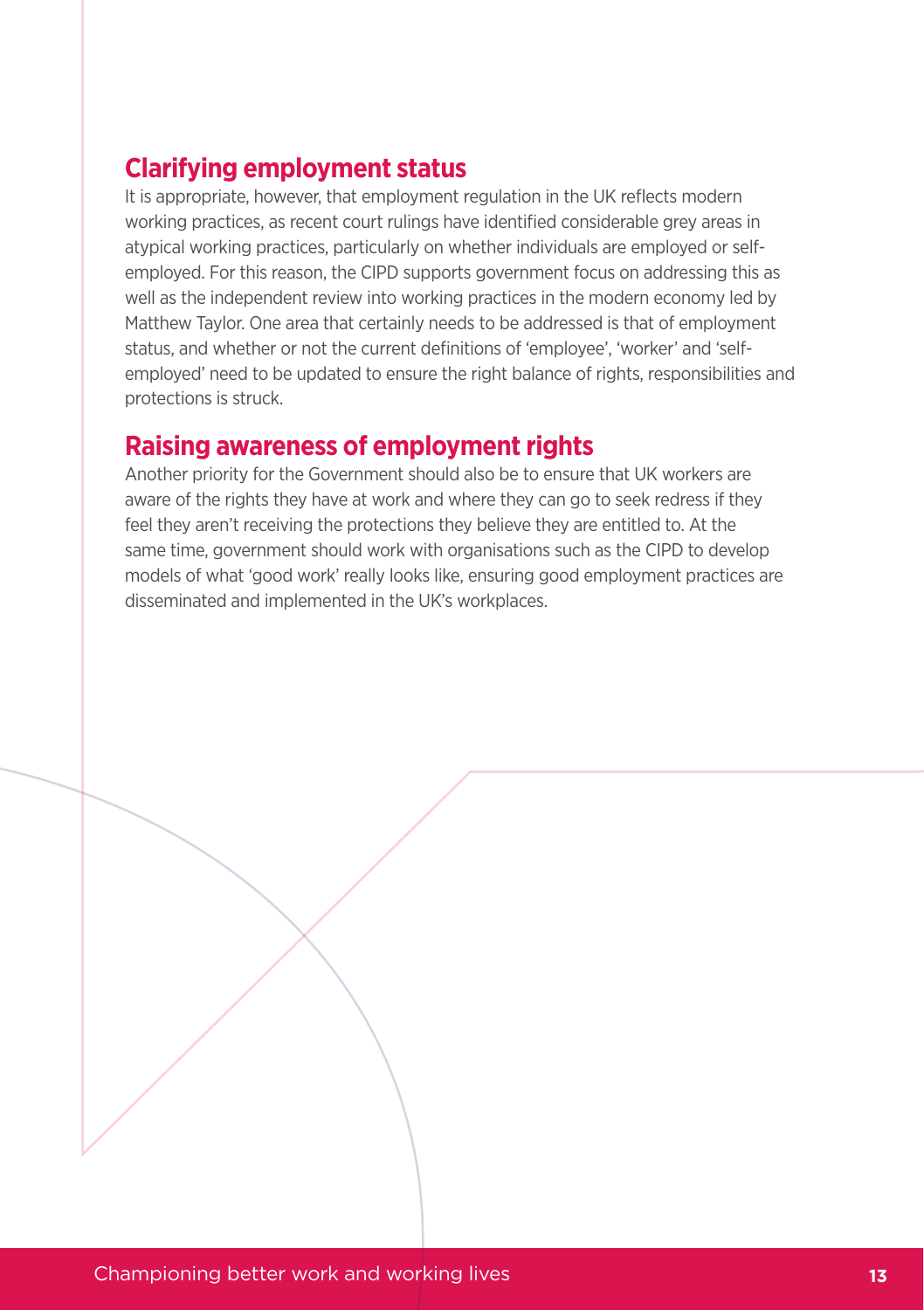



**We call on the next government to:**

**Provide the opportunities that people need to learn and develop their potential and progress at work and support efforts to enhance the quality of people management to unlock greater investment in skills.**

**Our recommendations:**

- **Ensure industrial strategy has a stronger focus on boosting the quality of people management capability** and identifying and matching skills across the economy, working in partnership with the UK Productivity Council, Investors in People, employers, professional bodies, unions and Growth Hubs and Local Enterprise Partnerships at a local and sector level.
- **Increase investment in adult skills** and provide more opportunities for people to take part in lifelong learning by using any underspend from the apprenticeship levy which does not go towards developing apprenticeships.
- **Widen the apprenticeship levy to be a broader training levy** to make it more flexible for employers' skills development requirements.
- **Raise the quality of careers advice and guidance** provided in schools by ensuring that schools that are judged by OFSTED to provide inadequate careers advice to pupils cannot be judged to be outstanding.
- **Pilot a revised version of the Individual Learning Accounts**, but with much greater scope for co-investment between employer and employee, combined with a high-quality careers advice offer.
- **Provide access to a mid-life career MOT for people aged 50 and above**, which should be facilitated by employers and by the Government using online support and through an improved National Careers Service.

If the UK economy really is to work for everyone, we need to address long-standing challenges that face us, such as falling investment in skills and the growing mismatch of skills supply and demand, low or stagnating pay for too many people, poor progression in the workplace and our low productivity. Improving the skills of the workforce, and how those skills are used by employers, should be at the heart of the next government's approach to solving these challenges.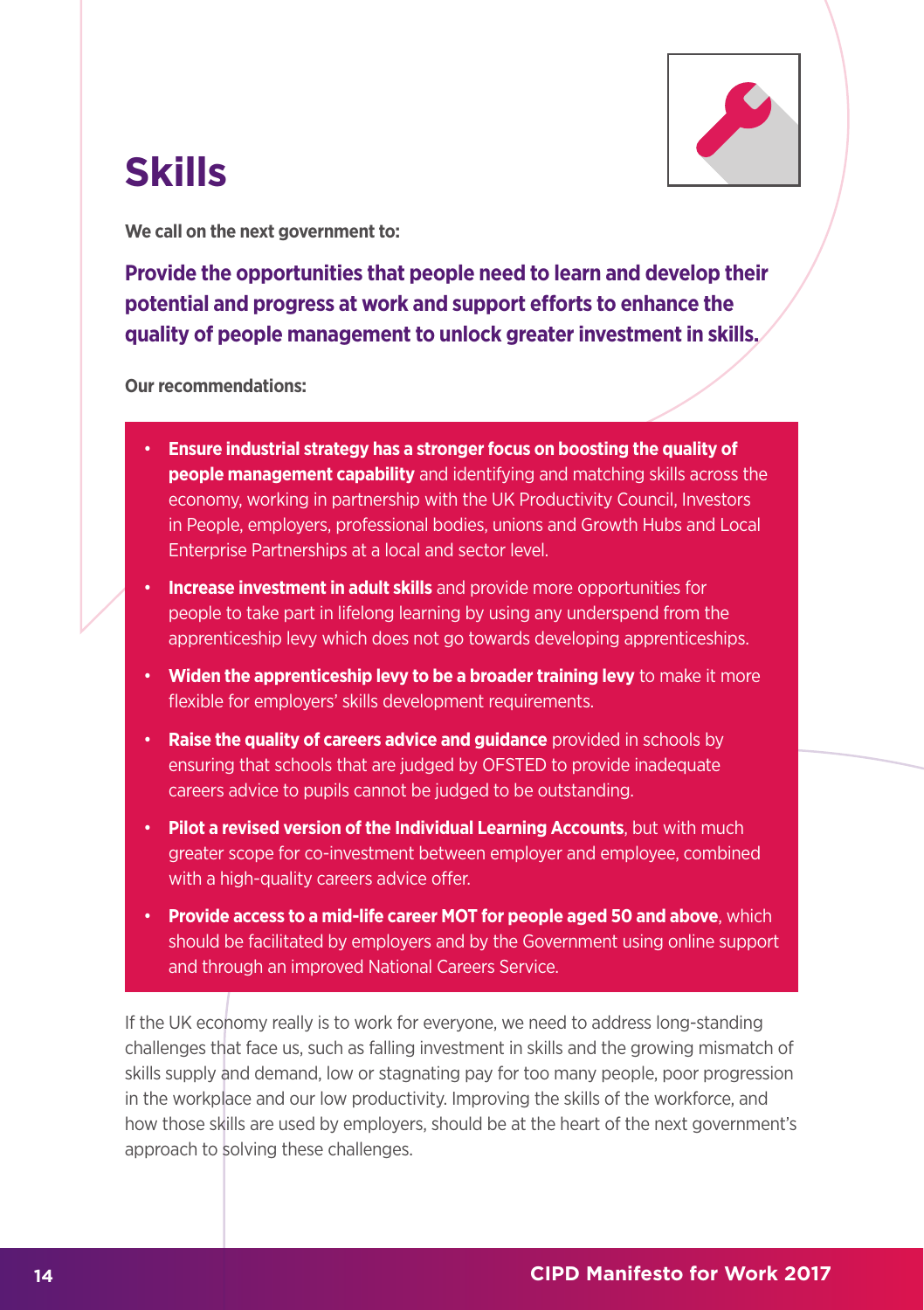### **Boosting demand for skills**

Successive governments have prioritised increasing the supply of skills – for instance, by widening participation in higher education and by reforms to technical education. Yet, without a corresponding increase in the demand for the skills from businesses, such an approach will not deliver the right outcomes for business or for individuals. There is growing evidence of a lack of investment in workplace training and development, as well as too many people in jobs that do not fully utilise their skills and qualifications. Under-utilisation of skills has been identified as one of the issues underlying the UK's poor productivity record. Effective utilisation of skills in the workplace also requires well-trained managers and good people management and development practices. Not enough businesses in the UK have the capability to ensure that they manage and develop their people and design jobs to ensure that the skills their staff possess are put to good use. Raising the people management capabilities of businesses and encouraging the adoption of high-performance working practices, therefore, have a critical part to play in raising the demand for skills. Such progressive people management practices include flexible working, job design, and training and development, which are key to supporting employee engagement and well-being, boosting inclusion and supporting efforts to increase productivity. Consequently this ambition needs to be a key component of any future industrial strategy.

Addressing these issues is a particular challenge for SMEs – which often lack anything other than a rudimentary level of HR capability. Until this is addressed, the chances of significantly increasing SME engagement in apprenticeships or other training initiatives are severely limited. Throughout 2015–16, the CIPD ran its People Skills programme, in partnership with the JP Morgan Chase Foundation, which piloted the provision of HR support to SMEs in three locations in England and Scotland. Evaluation of the programme identified the positive role that face-to-face advice, facilitated by strong local institutions, can play in helping to create a 'supportive skills eco-system' at the local level that can help SMEs to raise their ambition.

### **Reforming the apprenticeship levy**

Some of the current initiatives being pursued to address the underlying weaknesses in the UK's skills system, such as the apprenticeship levy, have good intentions, yet there are significant doubts about whether the approach will help counteract the long-term decline in employer investment in training. In fact, our previous research<sup>6</sup> suggests that it could prove counterproductive, by incentivising businesses to undertake costly rebadging of existing training effort in attempts to recoup funding or by diverting investment away from other equally valuable forms of training. To ensure that the levy

<sup>6</sup> CIPD. (2016) Employer views on the apprenticeship levy. London: Chartered Institute of Personnel and Development. Available at: https://www.cipd.co.uk/knowledge/ fundamentals/people/routes-work/employer-views-apprenticeship-levy-report [Accessed 8 May 2017].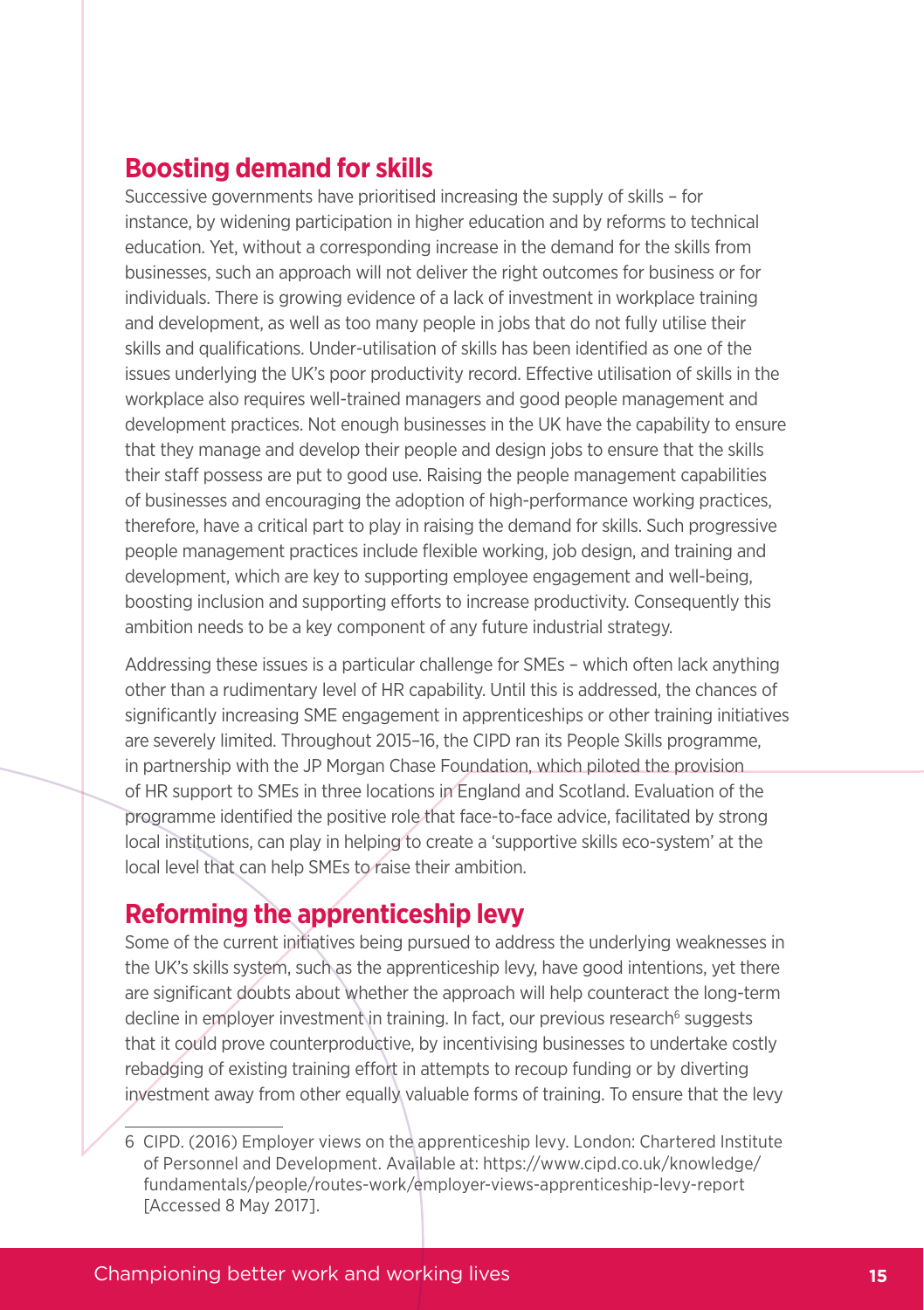leads to an overall increase in employer training effort, it should be adapted into a more flexible training levy.

#### **Increasing participation in training**

A key challenge for the next government is finding a mechanism to encourage and incentivise individuals and employers to participate in and invest in training to reskill and up-skill throughout their working lives. Access to finance is one of the principal reasons that adults do not engage in learning, as well as insufficient information of the types of training and the return on investment for different courses. Personal learning accounts have been used in a number of countries – including the UK – to overcome financial barriers to lifelong learning, with evidence from the US suggesting that when combined with employer co-investment and high-quality careers advice, they can lead to better matching of skills development between individual and business need.

#### **Improving careers advice and guidance**

Another key way of improving the match between the skills people develop and those needed by employers is through the provision of high-quality careers advice and guidance. This has a key role to play in shaping learner demand and career choice and better aligning them with the current and future requirements of the labour market. This should be available to people of all ages, from young people in education right through to people in their fifties and beyond.

The Careers and Enterprise Company is undertaking important work to raise standards in schools and colleges, and the CIPD is partnering with them in recruiting enterprise advisers. One way of improving the quality of careers advice for young people in education is by building links between local employers and schools, and enterprise advisers volunteer their time to work directly with schools' leadership to develop effective employer engagement plans and careers education strategies. Establishing these links gives young people an improved insight into the range of careers available to them, thereby helping them make more informed choices. CIPD members are also volunteering to help job-seekers through our Steps Ahead Mentoring programme, which offers face-to-face mentoring. While initially only available to young people (aged 18–24), its success has seen it extended to help people returning to the labour market after time out – primarily women – in certain areas of the country.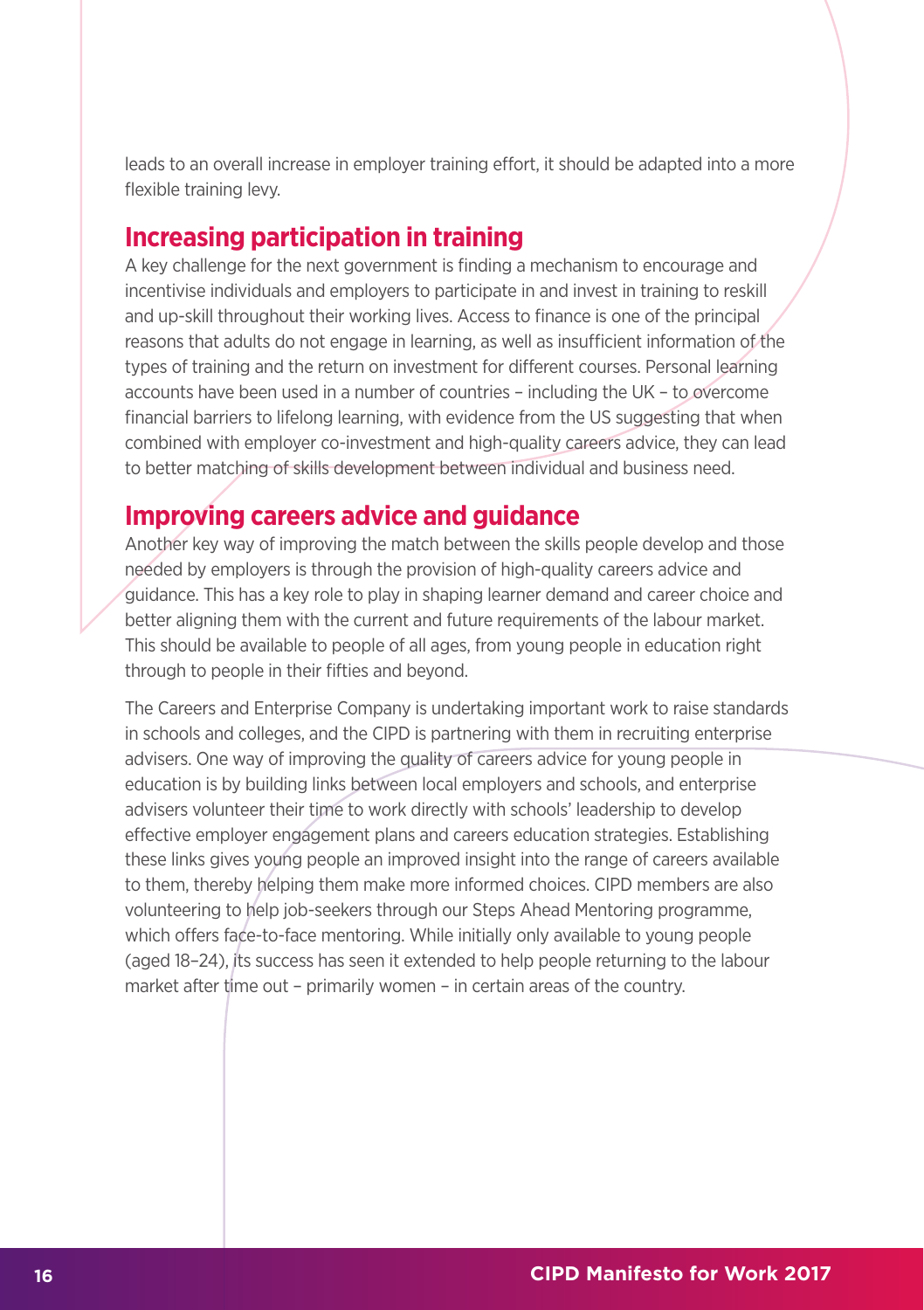

## **Key challenges ahead**

View from CIPD Chief Economist Ian Brinkley

If the next government really is to create an economy and society that works for everyone, its priorities must include meaningful action to address the UK's productivity deficit and ensuring that the country's businesses and workplaces can access the skills and talents they need post-Brexit. Smarter public and private investment in the UK's human capital – the skills, knowledge and well-being of all our people – and action to stimulate the uptake of progressive people management and development practices can help address both these key challenges.

### **Making the best of Brexit**

The economic impact of Brexit has seen renewed fall in real wages as inflation rises. But otherwise there are great uncertainties on what will happen to the migrant workforce in the UK and what terms the next government can negotiate with the remaining Member States around Britain's exit from the EU. The greater the uncertainty and the longer it persists, the more likely it is that it will adversely impact on investment and growth plans by UK businesses.

Some issues which are unsettling organisations could be dealt with quickly, for example, the future status of EU citizens already in the UK. Any future restrictions on access to migrants need to take account of the costs and difficulties this may create for sectors of the UK economy where EU nationals make up a significant part of the workforce. Reasonable transition periods once agreements have been reached to give industry time to react are essential.

Longer term, it is likely there will be some negative impacts on the economy from reduced trade and investment flows, restrictions on foreign labour supply, as well as relocation of some multinational operations to the EU. At this stage it is impossible to say whether that impact will be significant or not, or over what timeframe. It does, however, make it even more imperative to tackle some of the big underlying weaknesses in the economy, particularly the UK's dire productivity performance.

Our calls to action on skills and inclusion are designed to maximise the opportunities presented by Brexit and address the challenges we are likely to face.

### **Tackling the productivity deficit**

Since 2008 productivity growth has been close to zero, and as a result real wage growth has also been zero. This is unprecedented in modern times, with some suggesting we have to go back to pre-industrial times to see a similar lack of progress.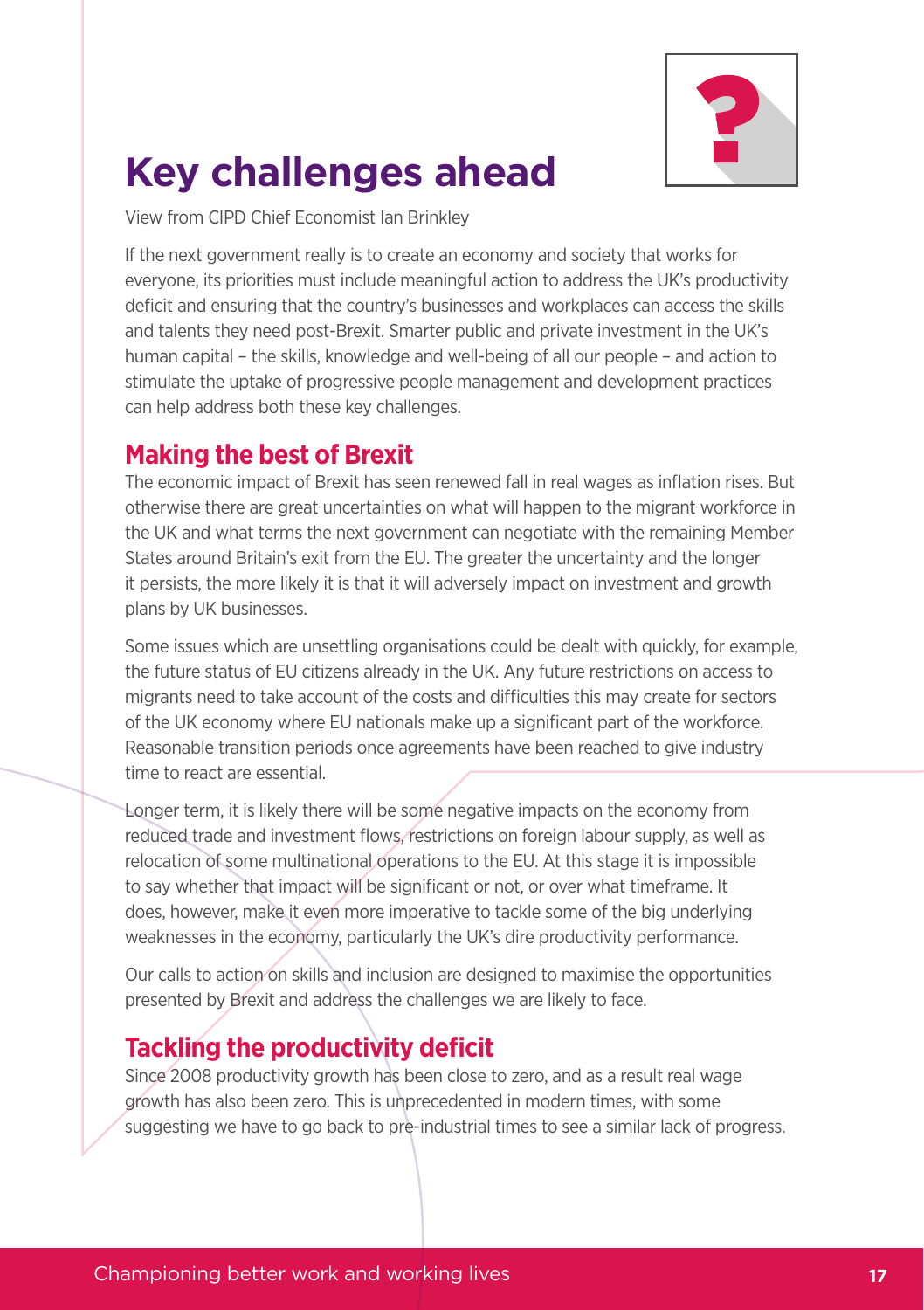As the CIPD's latest *Labour Market Outlook<sup>7</sup>* shows, basic pay awards are likely to fall over the coming months, so rising inflation means another period of falling real wages.

There are many reasons for the slowdown. The UK is not alone in seeing both productivity and wage growth slow dramatically compared with the pre-recession economy, and some of the reasons vary from country to country. But many are pointing to a common thread of a slowdown in innovation. In many countries a minority of firms across many sectors have made full use of the new digital technologies to drive up productivity. But the vast majority have not, opening up a gap between the high-fliers and the rest, which has resulted in productivity growth declining to zero or even falling in these organisations.

No one yet knows for sure why the rate of technological adoption has fallen and, as always, there will be no one single or simple explanation. But it may well be that the complexities of harnessing the current wave of technologies often require big changes in business models, the quality of human capital and work organisation, which are too stretching for many managers faced as they are with short-term performance demands, volatile markets and continued uncertainty about the economy.

New technology is a significant disruptive force, but harnessed in the right way, coupled with appropriate investment in human management practices, it can help create more high-skilled and high-value work, and augment human potential rather than simply displace or destroy jobs and skills.

However, most managers rate the productivity of their organisation or workplace as above average when compared with others in the same industry, so many may not recognise the need to change.

This can help explain why there has been a long tail of under-performing firms in the UK for many years and concerns about some shortcomings in the quality of management. As the CIPD's recent report<sup>8</sup> on skills shows, we have a poor record on the utilisation of skills, on some basic educational outcomes, and on employer effort on training investments compared with many other major OECD countries. The combined impact of these long-standing weaknesses has made it harder for the economy to change and adapt over the past decade in ways that boost productivity.

The next government's industrial strategy needs to set out clearly steps to address these issues, which are key to improving both economic performance and the quality of people's working lives. This manifesto suggests a series of measures policy-makers

<sup>7</sup> CIPD/The Adecco Group. (2017) Labour Market Outlook: Winter 2016/17. London: Chartered Institute of Personnel and Development. Available at: https://www.cipd. co.uk/knowledge/work/trends/labour-market-outlook [Accessed 8 May 2017].

<sup>8</sup> CIPD. (2017) From 'inadequate' to 'outstanding': making the UK's skills system world class. London: Chartered Institute of Personnel and Development. Available at: https:// www.cipd.co.uk/about/media/press/170419-uk-skills-crisis [Accessed 8 May 2017].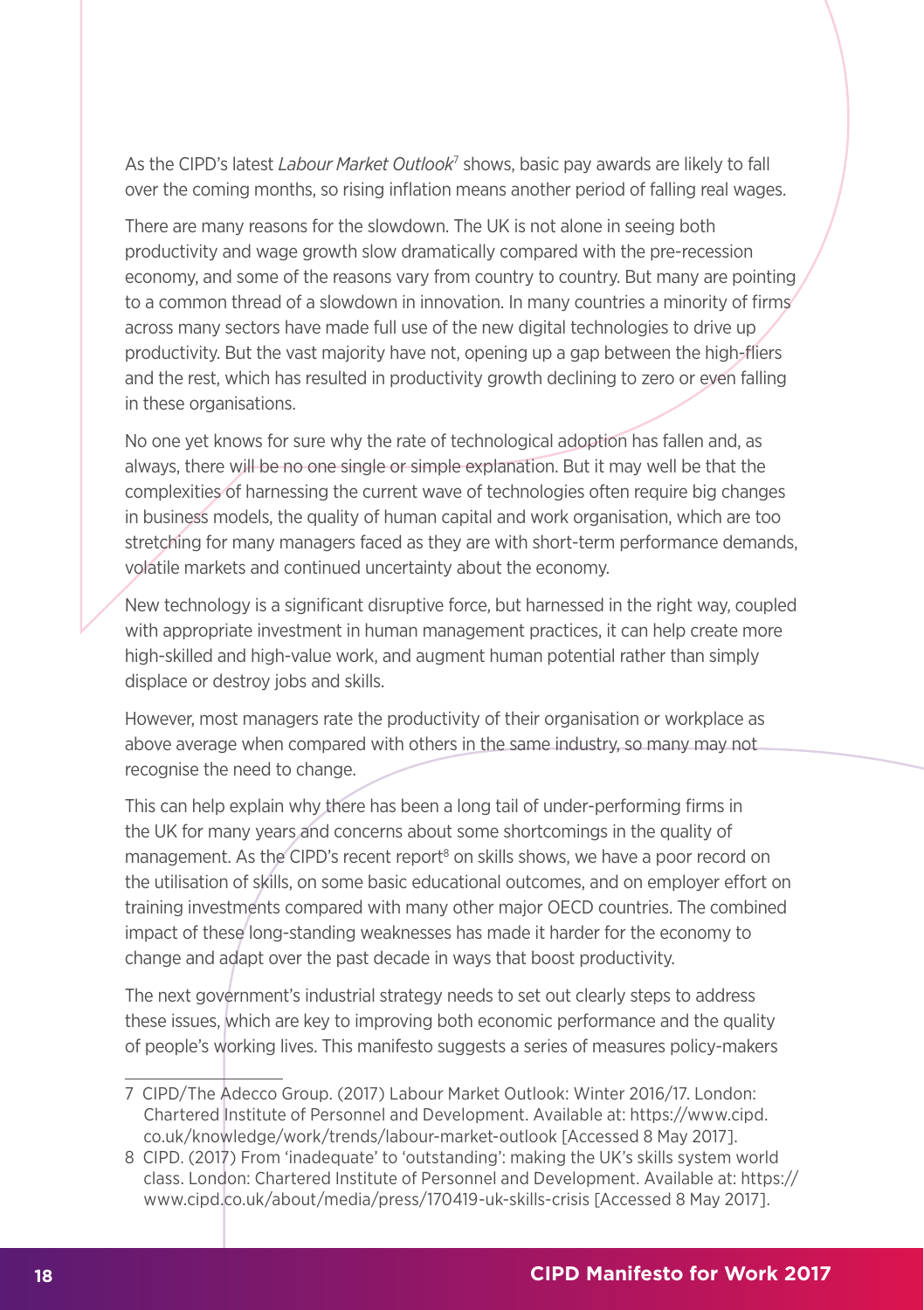can take to help tackle our productivity deficit by boosting investment in skills, helping to create more flexible and inclusive working practices, and supporting efforts to boost employee engagement and well-being and, ultimately, organisational performance.

### **Advocating better work and working lives**

A third big work-related theme of this election is around the distribution of reward and fair treatment in the labour market and the workplace, which a revival in average productivity and average real wages will not automatically address. The share of income across the economy that has gone to the workforce declined from 58% in 2009 to 53% in 2015, according to the Bank of England, with a greater share accruing to shareholders, business owners and, increasingly, to those that create new technologies, than the workers most impacted by static or declining wages.

The rise of the gig economy and zero-hours contracts, as well as the relationship between agency workers and contracting employers, has raised a mix of old and new challenges about the balance between rights and responsibilities and the ability of those without a regular job to progress. The Matthew Taylor-led review of modern working practices is expected to report in the next few months with recommendations for government, employers and individuals in the gig economy. But we know that many of those in regular employment also encounter poor practice and face major barriers to progression, not least the less skilled, women, the disabled, and black and minority workers. Developing models of what 'good work' looks like in addition to more effective dissemination and implementation of good employment practices developed by the CIPD and others will be central to tackling these wider workplace issues.

This means that the workplace and the role of HR-related practice have important contributions to make in addressing these big issues around productivity, pay and progression. Our manifesto sets out proposals which will improve corporate governance, the quality of people management, and investment in and better use of skills and commitment to lifelong learning.

This is a powerful package for long-term change which is an essential building block in moving the UK economy towards the high road.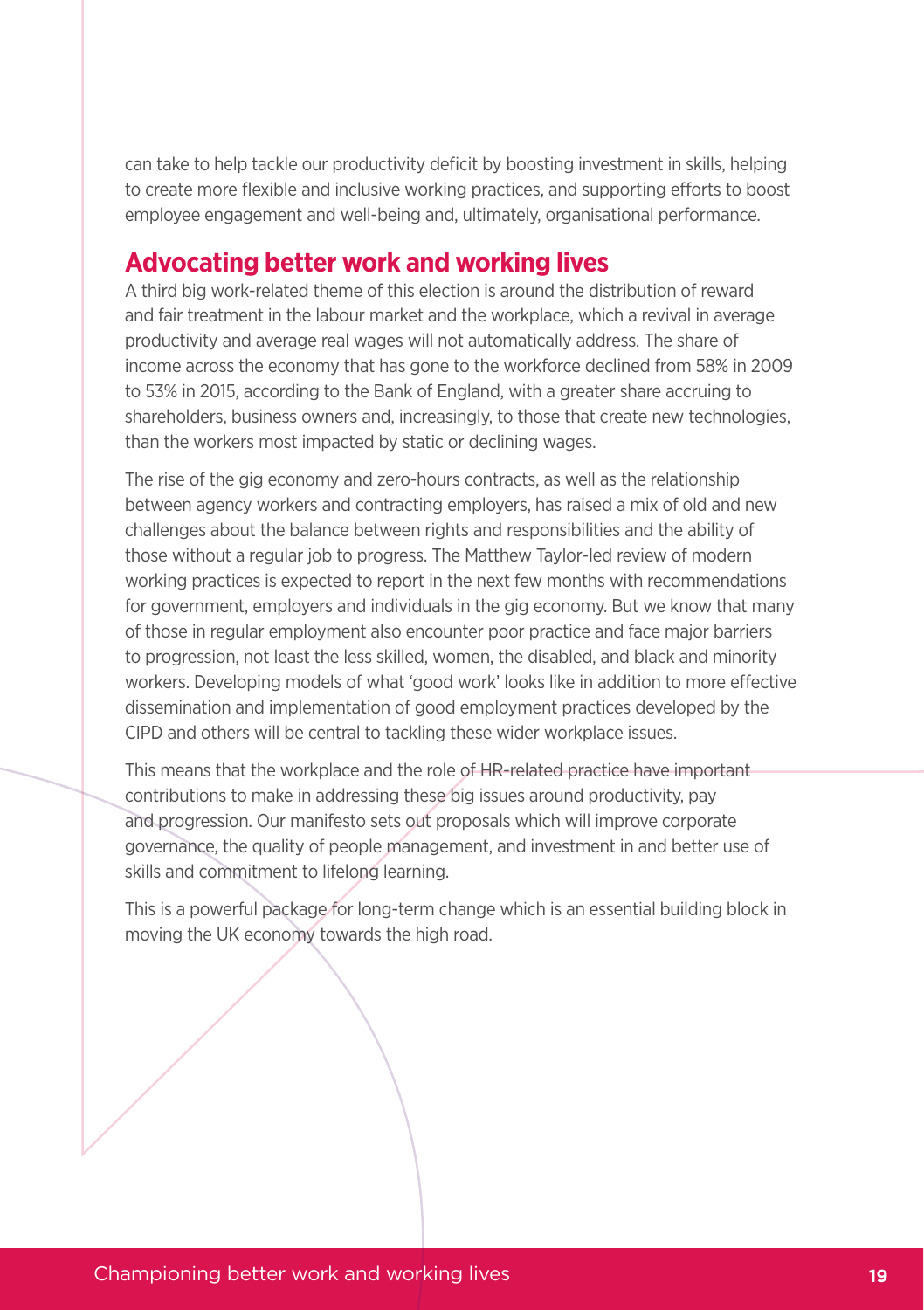